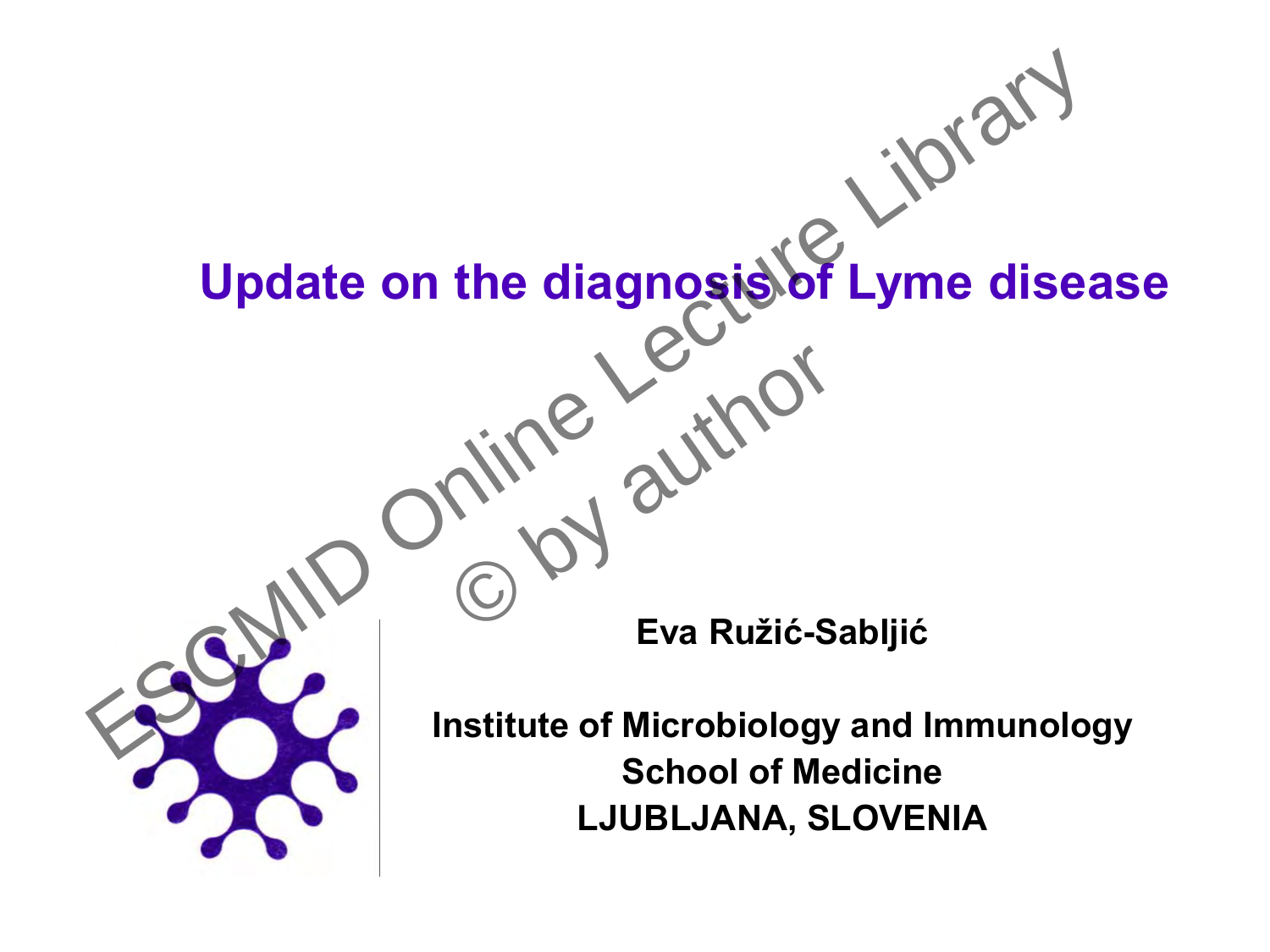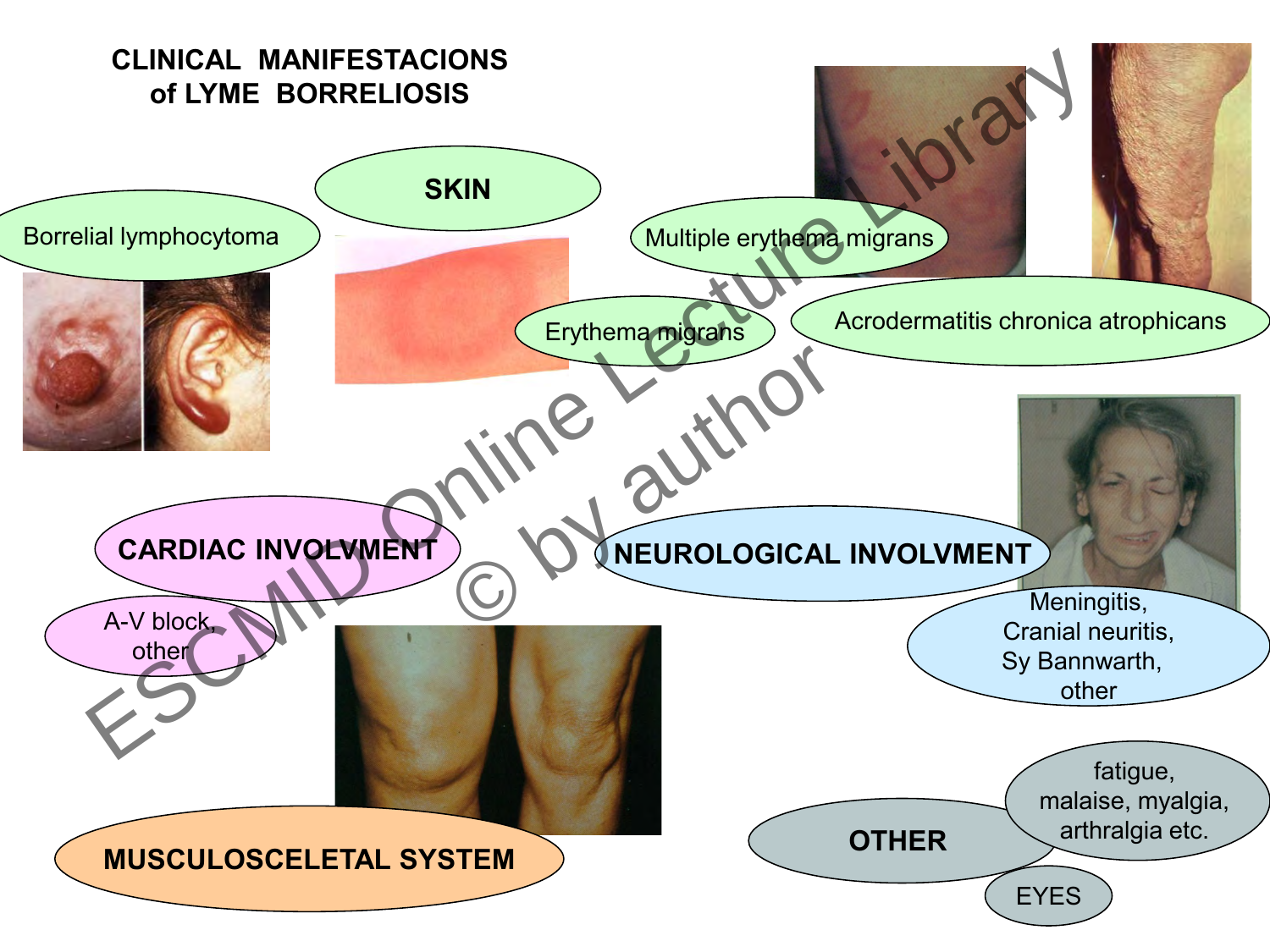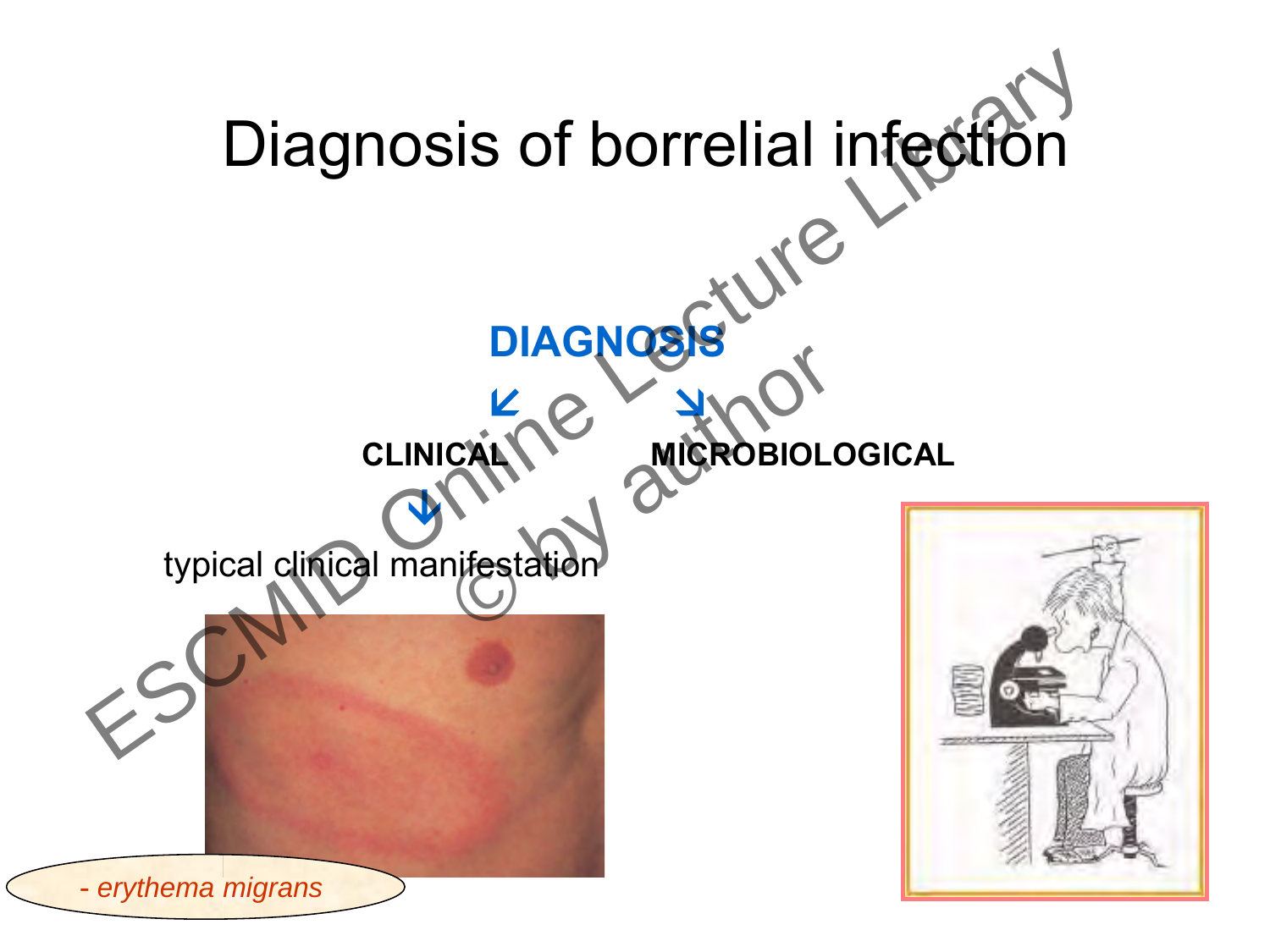# Diagnosis of borrelial infection  **mikrobiological methods**  $\mathbf{u} \cdot \mathbf{v} = \mathbf{v} \cdot \mathbf{v}$ **DIRECT** culture, isolation - serological tests confirmation of borrelial DNA Diagnosis of borrelial infection mikrobiological m<br>
RECT avita<br>
RECT avita<br>
Francische de DNA<br>
Francische de DNA

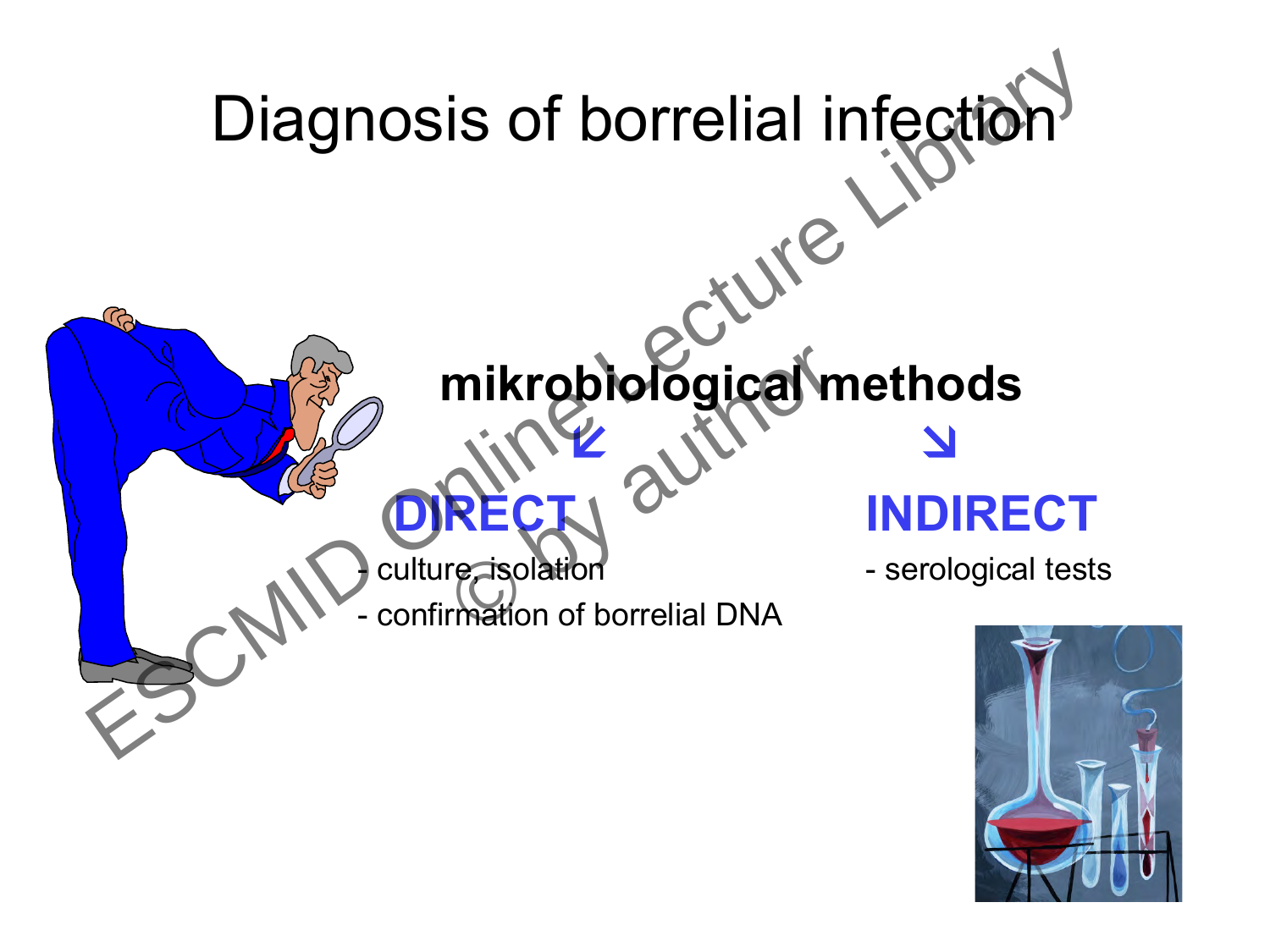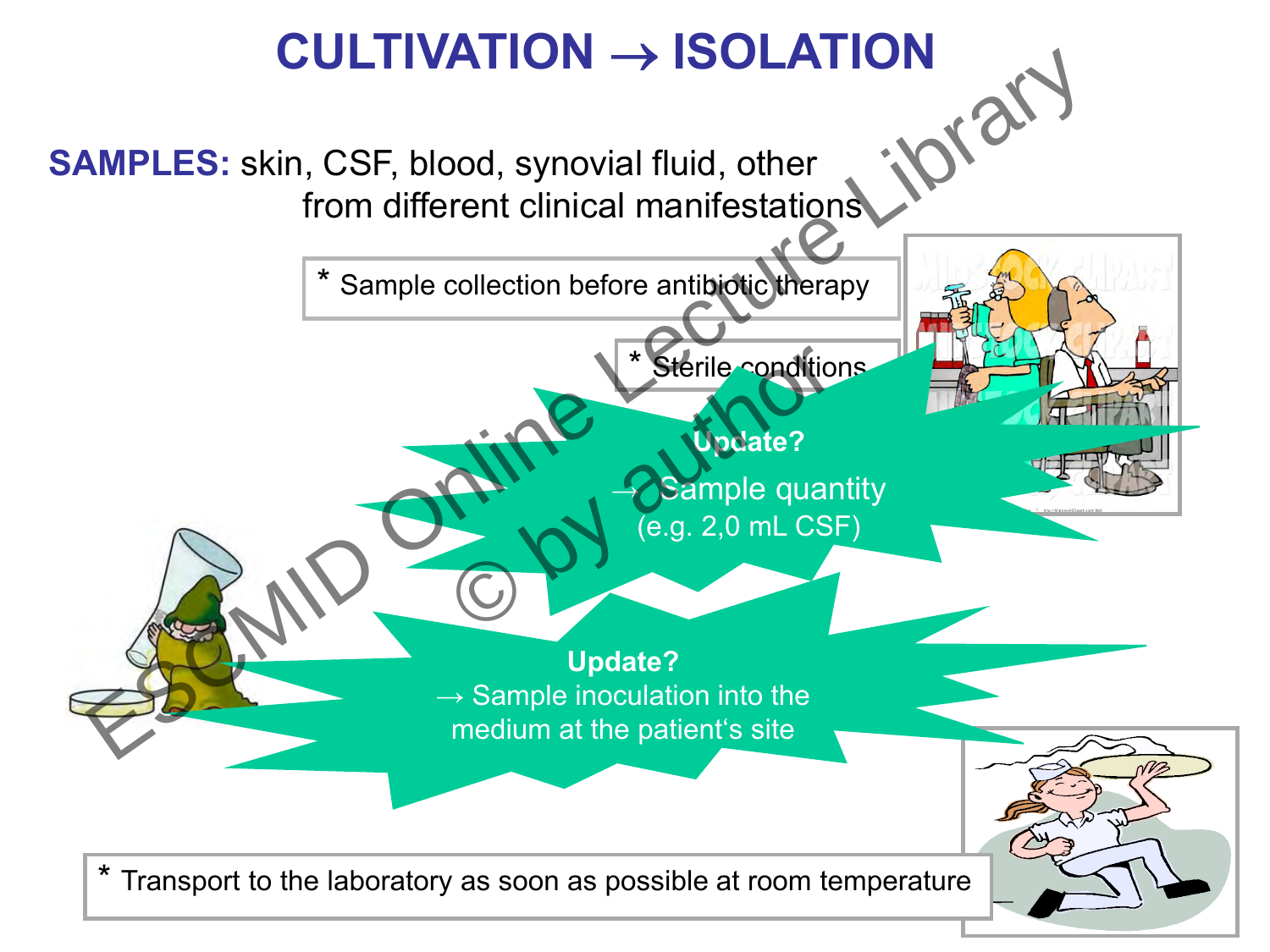## **CULTIVATION** → **ISOLATION**

**MEDIUM:** modified Kelly medium (MKP, BSK-II, BSK-H, BSK-Hi)

### Isolation **is dependent** on:

\* selected medium for cultivation (MKP, BSK-II, BSK-H, BSK-Hi)

**\*** medium complements (origin of particular component, quantity of particular component, antibiotic supplement, etc.)  $\begin{CD} \text{WEDIUM: modified Kelly medium} \\ \text{(MKP, BSK-II, BSK-H, BSK-H, BSK-H)} \\ \text{NISolation is dependent on the *equation* for *equation* and *equation* for *equation* and *equation* for *equation* components (origin of *particular component*, *unrelation*) * plot the medium and *equation* matrices, *transport*, *equation* time).$ et on:<br>
It on:<br>
It Commer medium<br>
it Guaritity of particular component,

### **\*** pH of the medium

**\*** medium maintaince (storage, transport, duration time) Jpdate ??? **mmercial** medium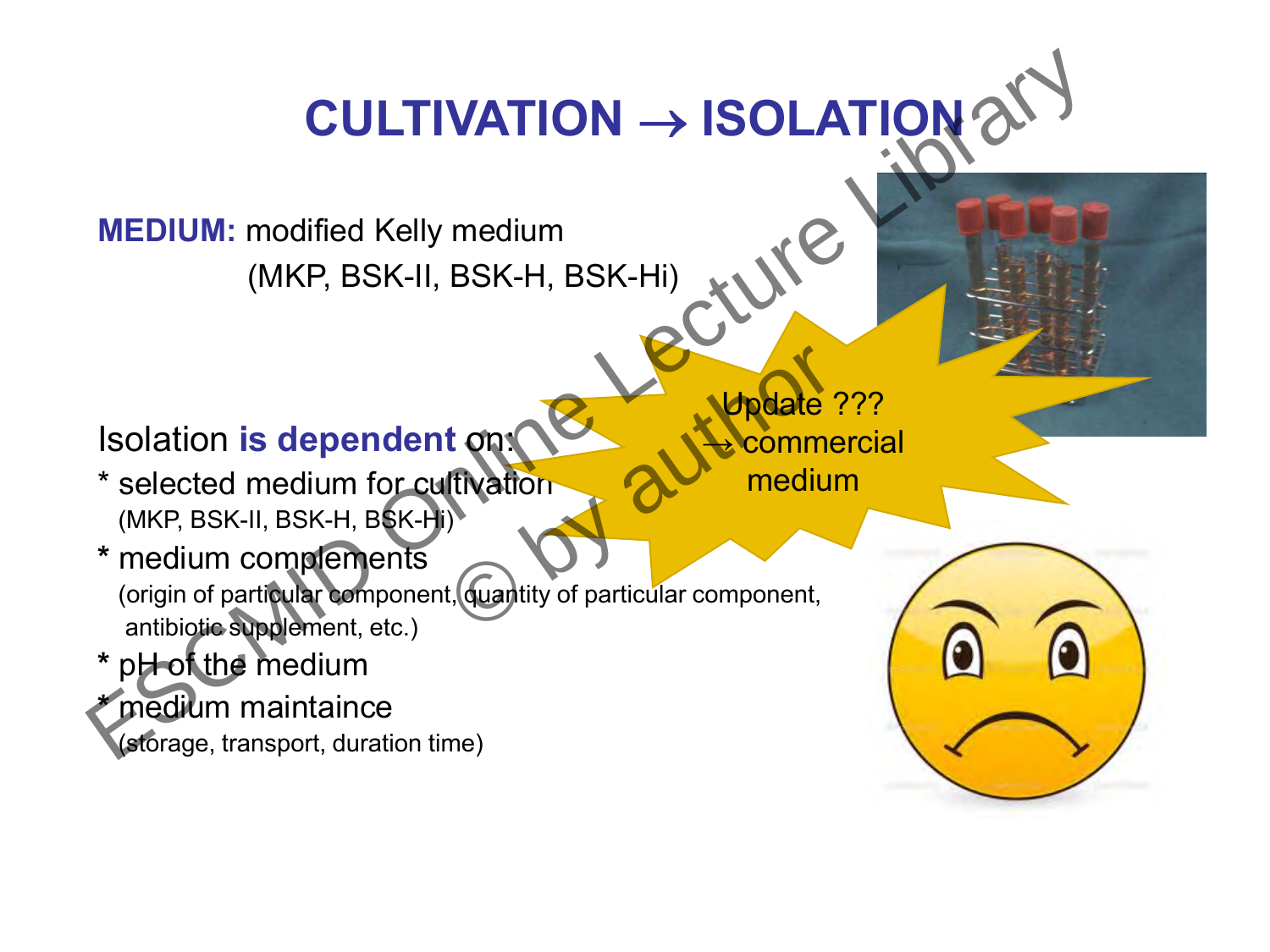

**So, method is requested, time consuming, and low yield!**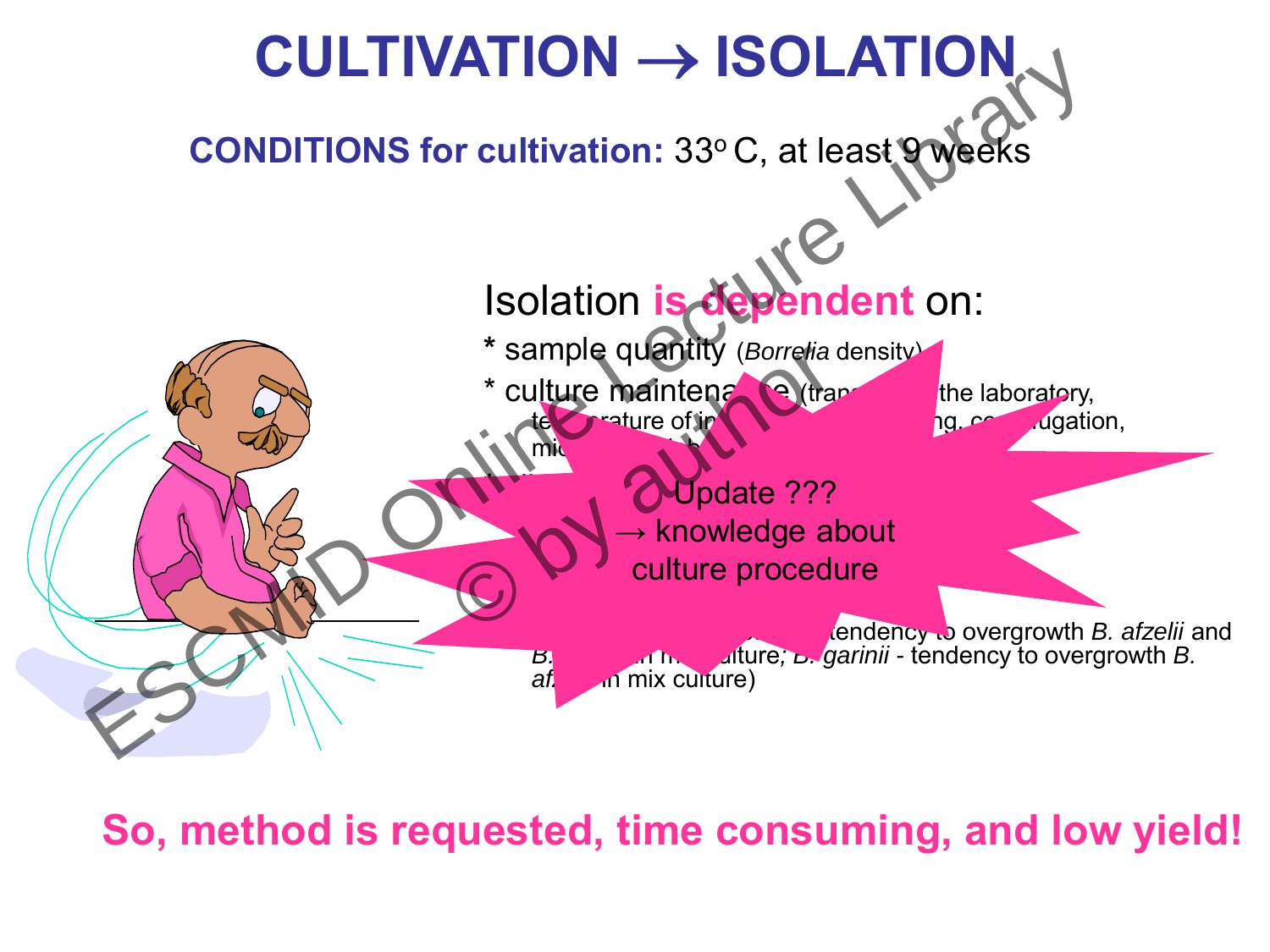# **CULTIVATION** → **ISOLATION**



## **Borreliae were isolated:**

- from different samples (e.g. skin, blood and/or CSF) in *erythema migrans* patients early dissemination from different samples (e.g.<br>
therythema migrans patier<br>
early dissemination<br>
from different samples (e.g.<br>
in acrodermatitis chronica
	- from different samples (e.g. skin, blood and/or CSF) in *acrodermatitis chronica atrophicans* or Lyme neuroborreliosis patients
		- → **persistent, systemic infection**
	- from different samples simultaneously → **infection with different strains**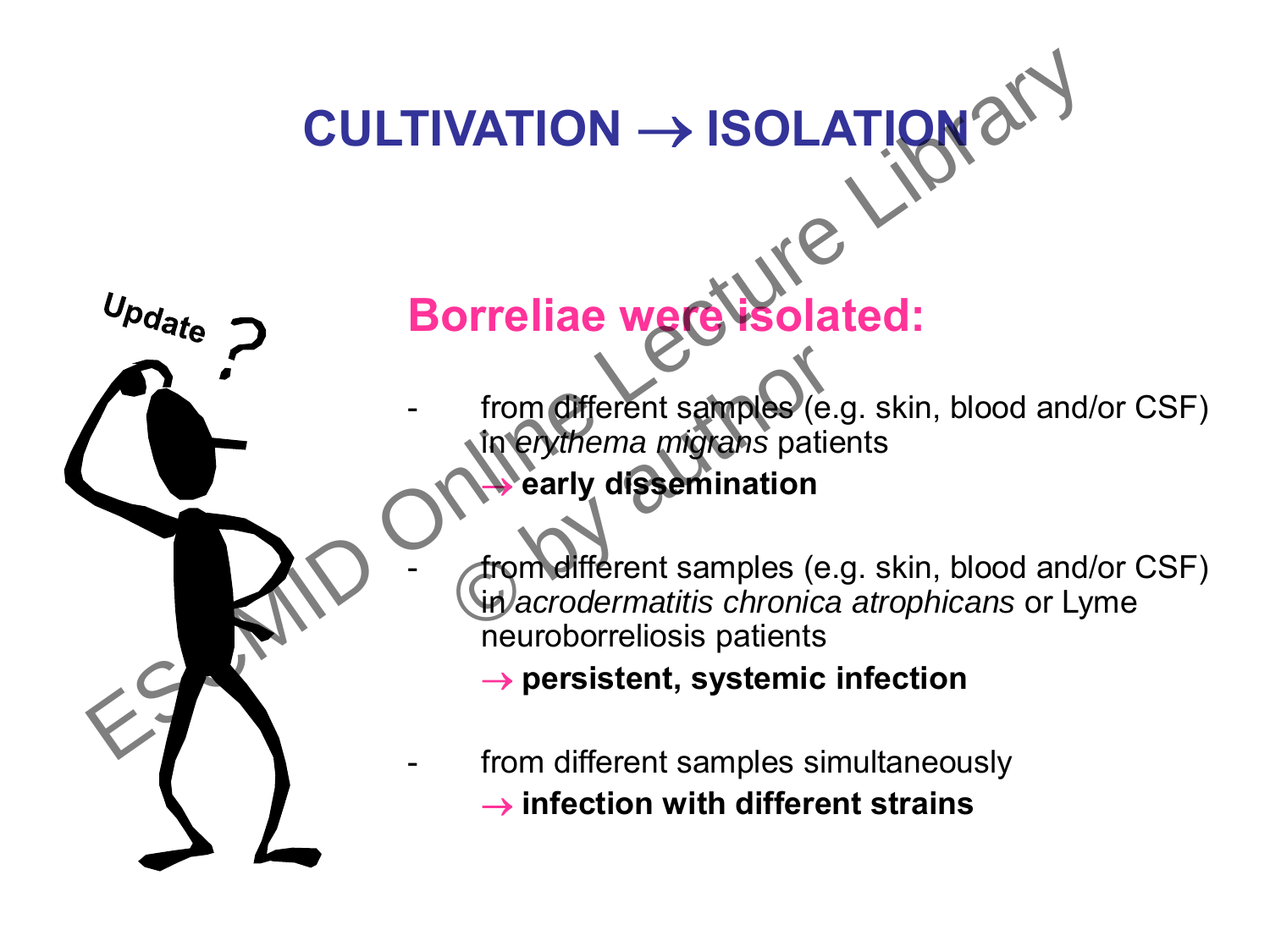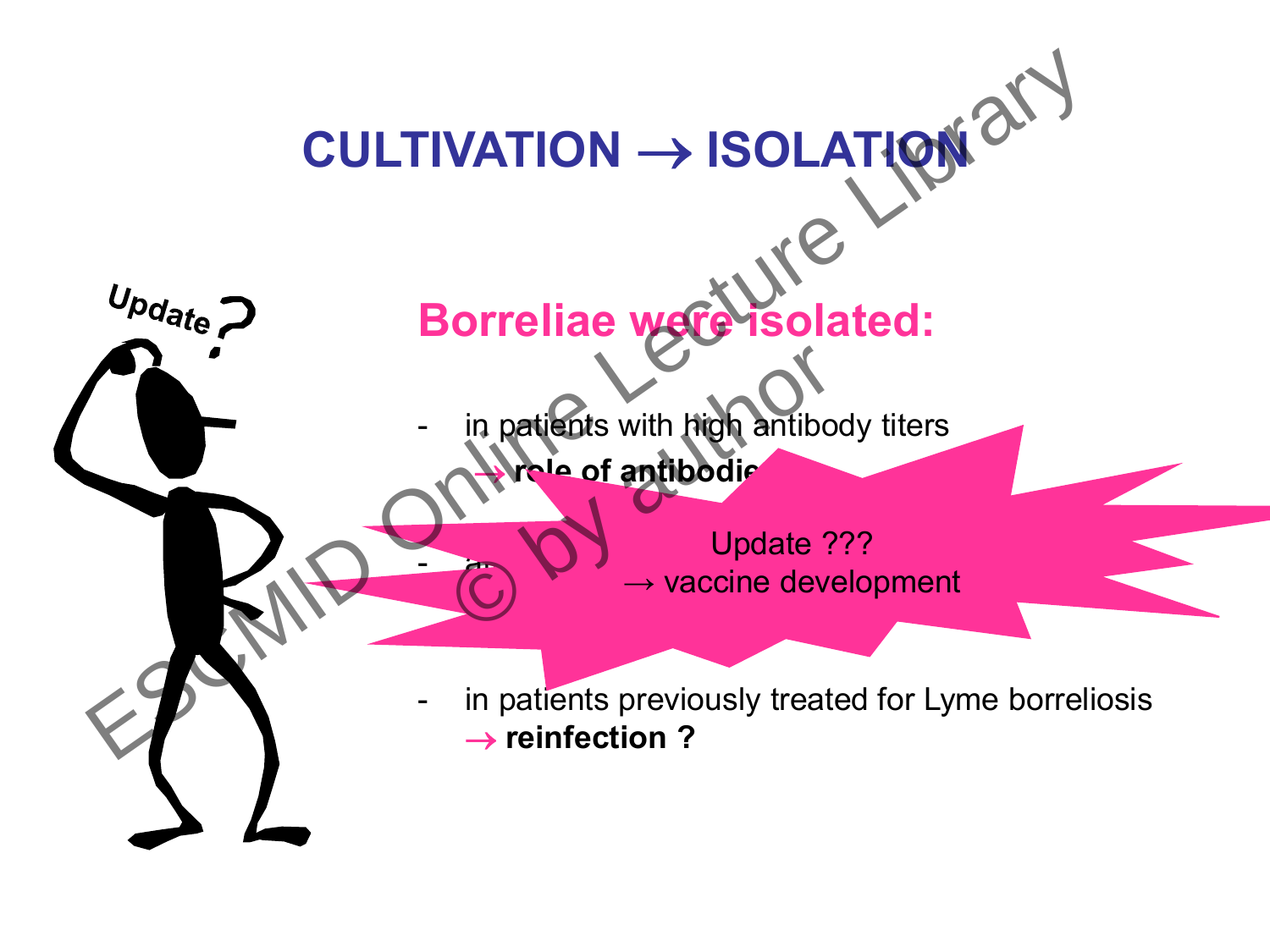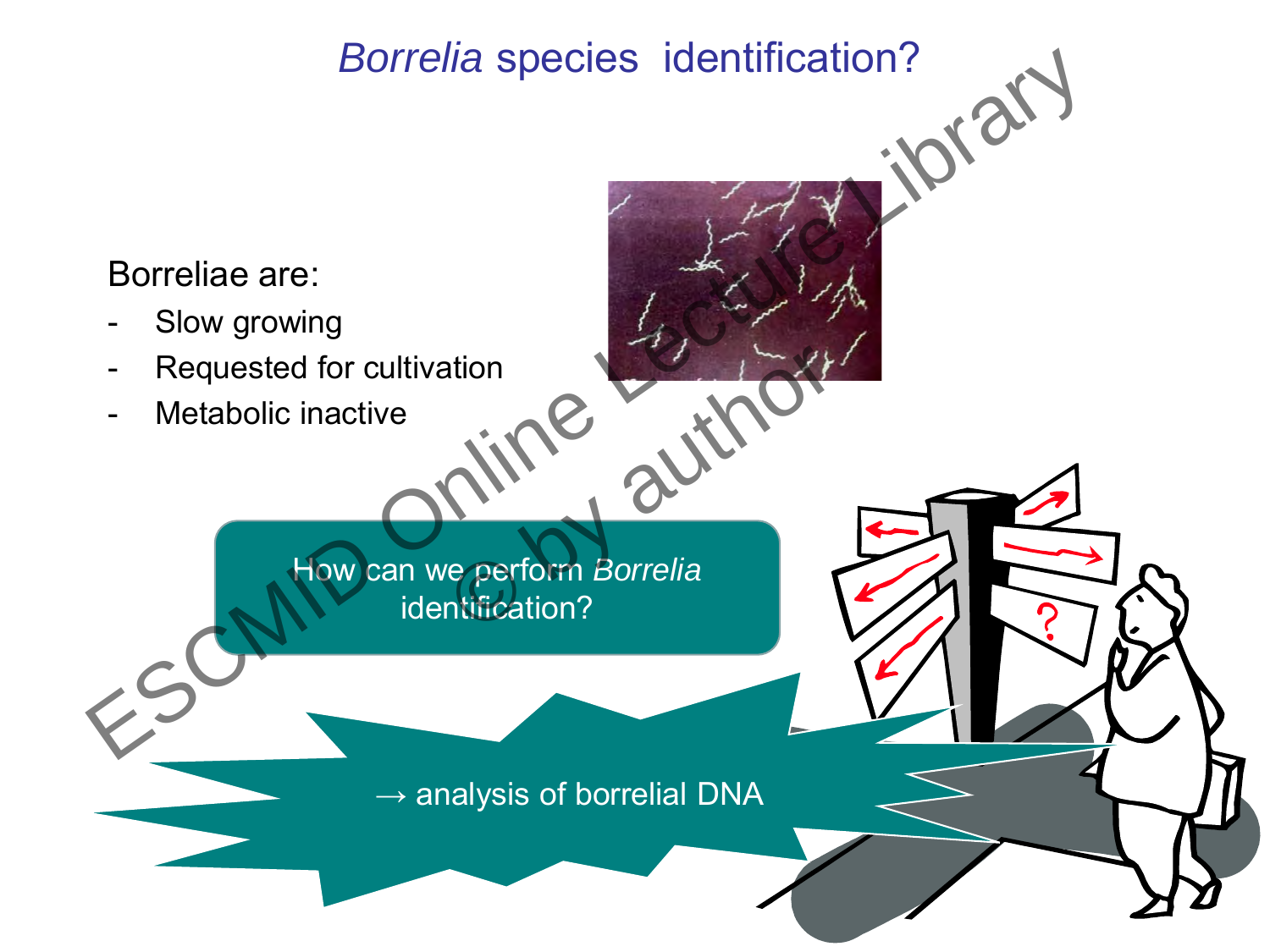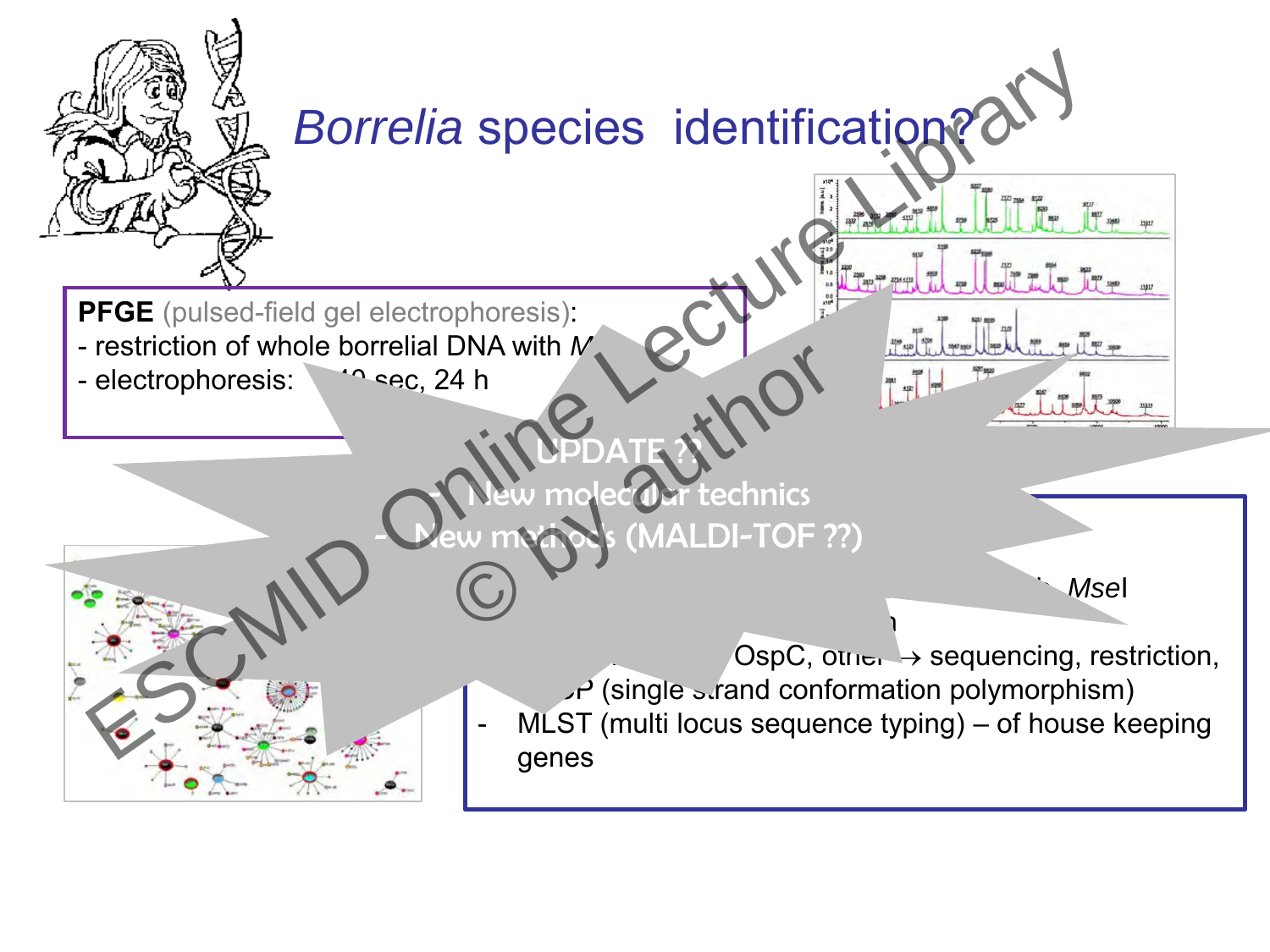## \* Confirmation of infection

\* Strain identification (species, types within species) CULTIVATION  $\rightarrow$  ISOLATION  $\alpha^{(1)}$ <br>  $\uparrow$  Confirmation of infections  $C^{(1)}$ <br>  $\uparrow$  Strain identification (species whose within species)<br>  $\uparrow$  Epidemiological Gludies<br>  $\uparrow$  Epidemiological Gludies<br>  $\downarrow$  Epidemiologica Timecuoire<br>
Children (species types within

**CULTIVATION** → **ISOLATION**

## \* Epidemiological studies

*Borrelia* distributions regarding to:

- geographic regions (Europe, North America, Asia)
- biological material (humans, animals, ticks)
- clinical manifestation (skin, nervous system, etc.)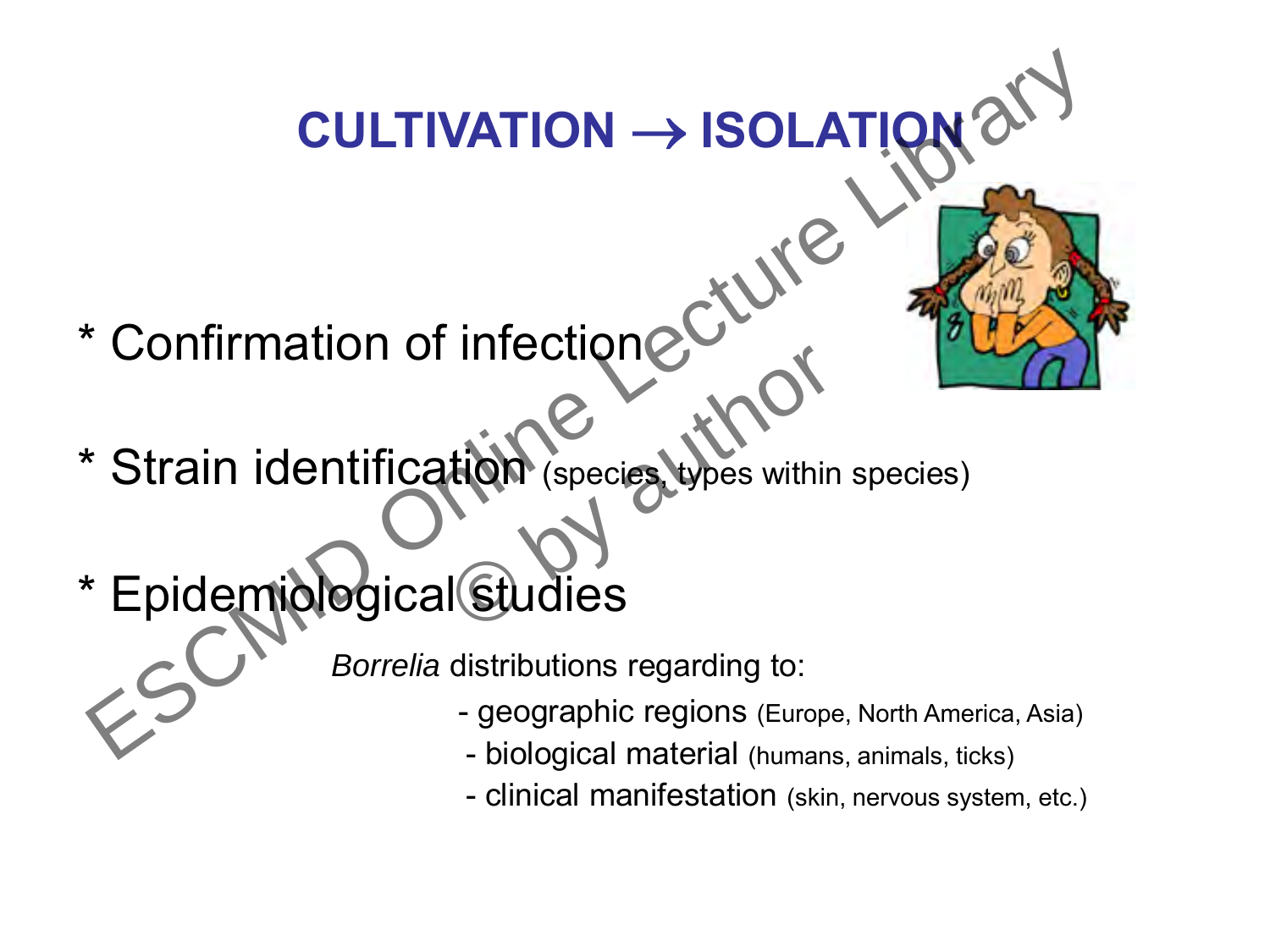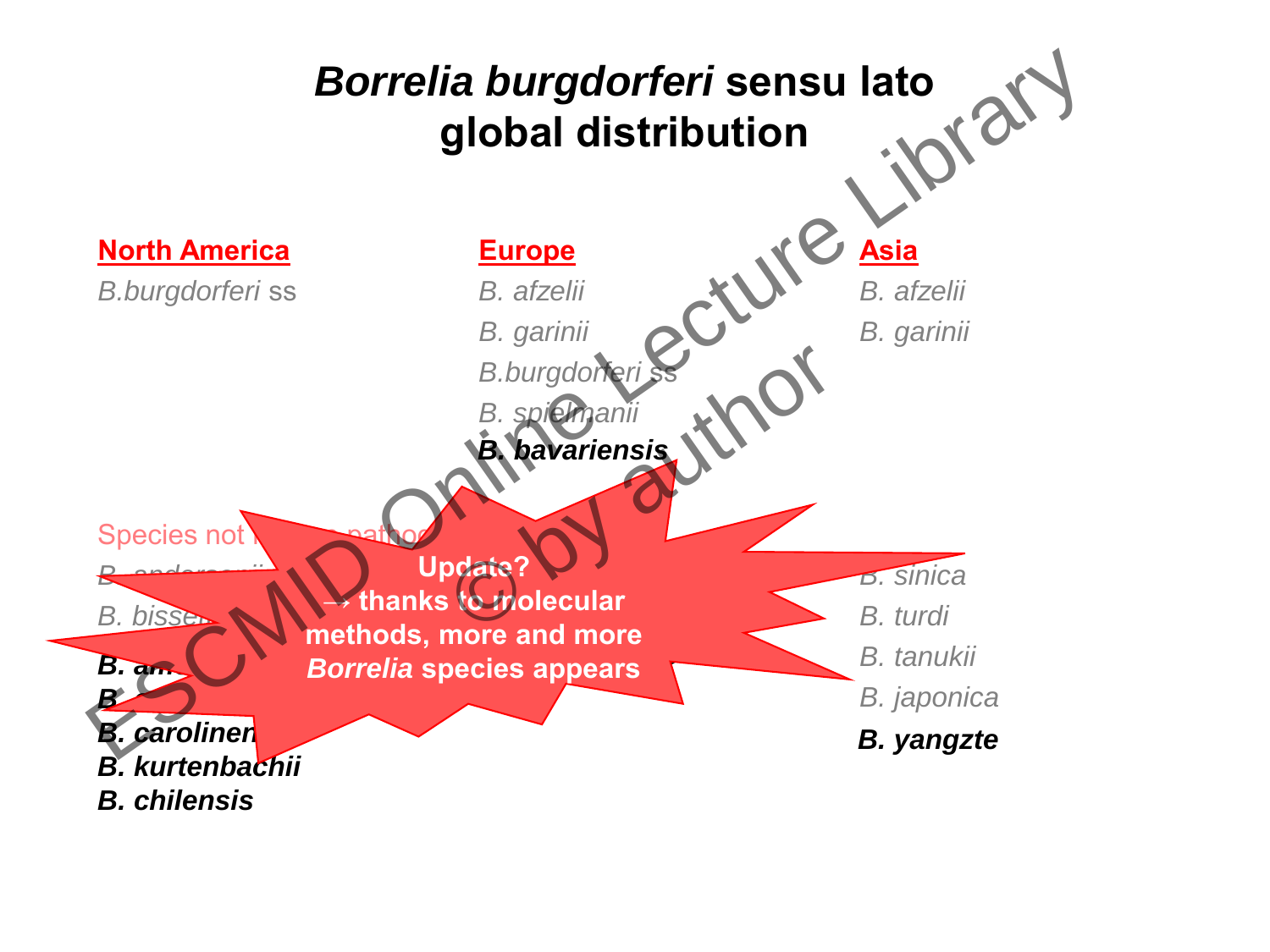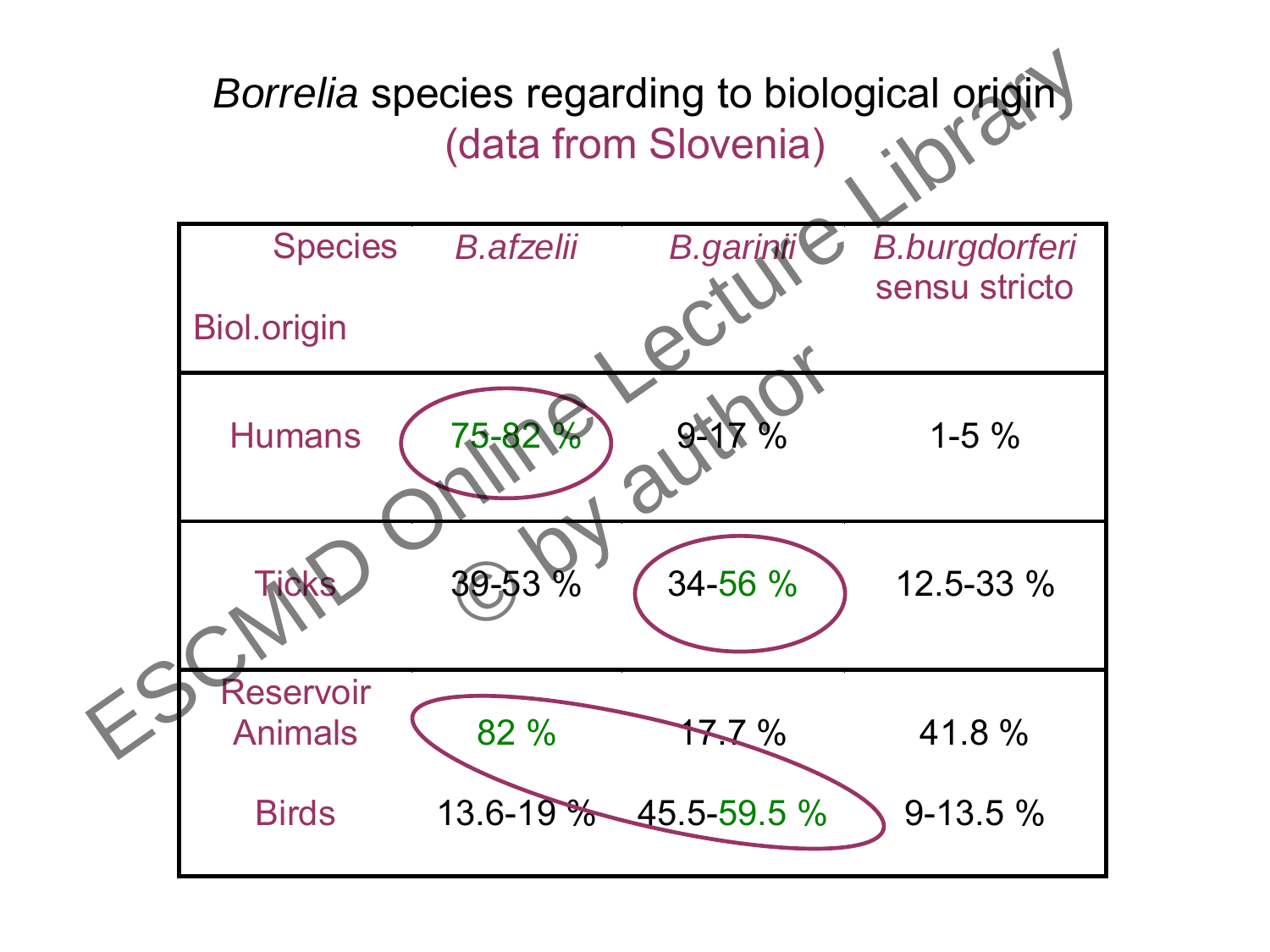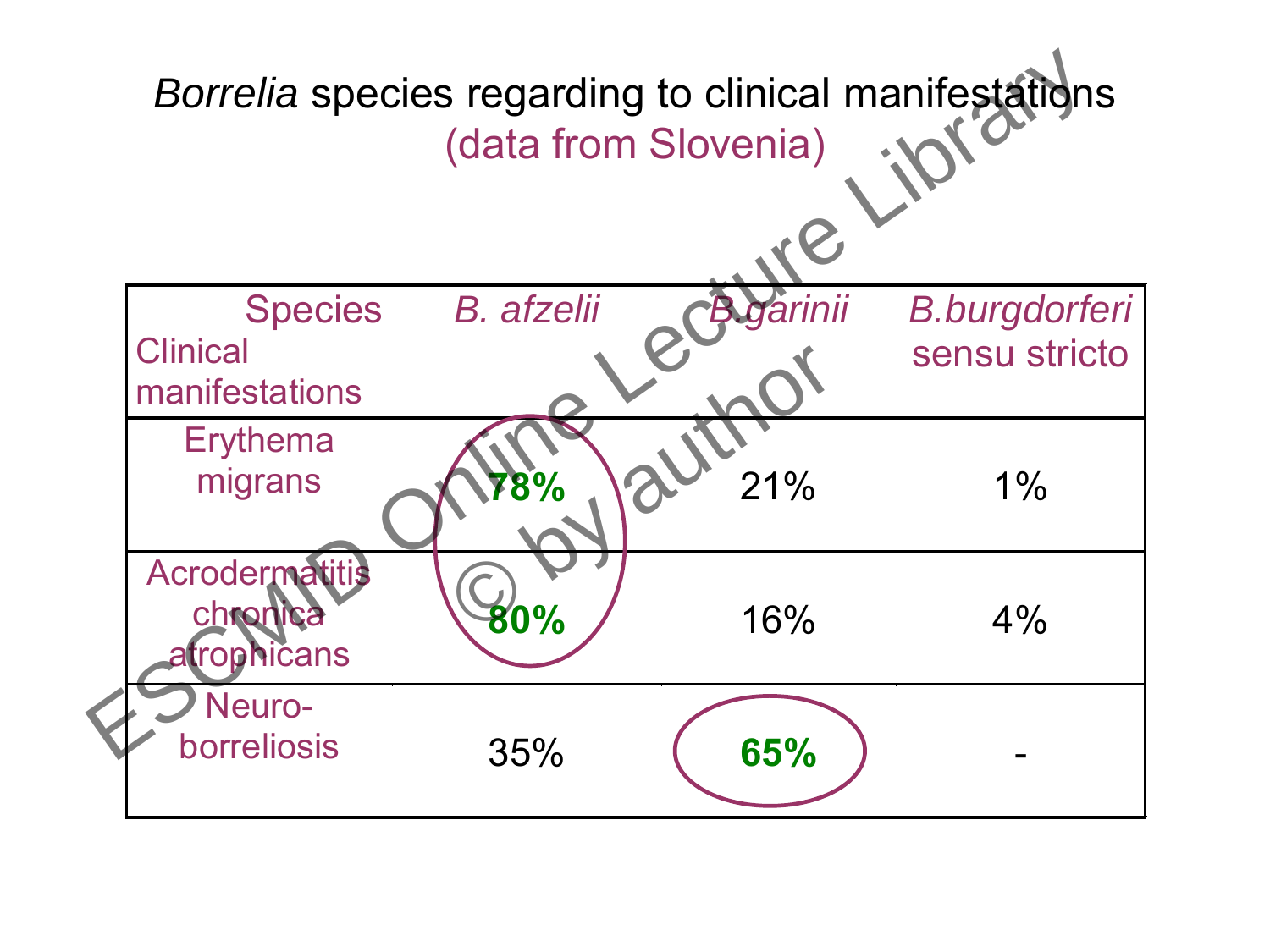





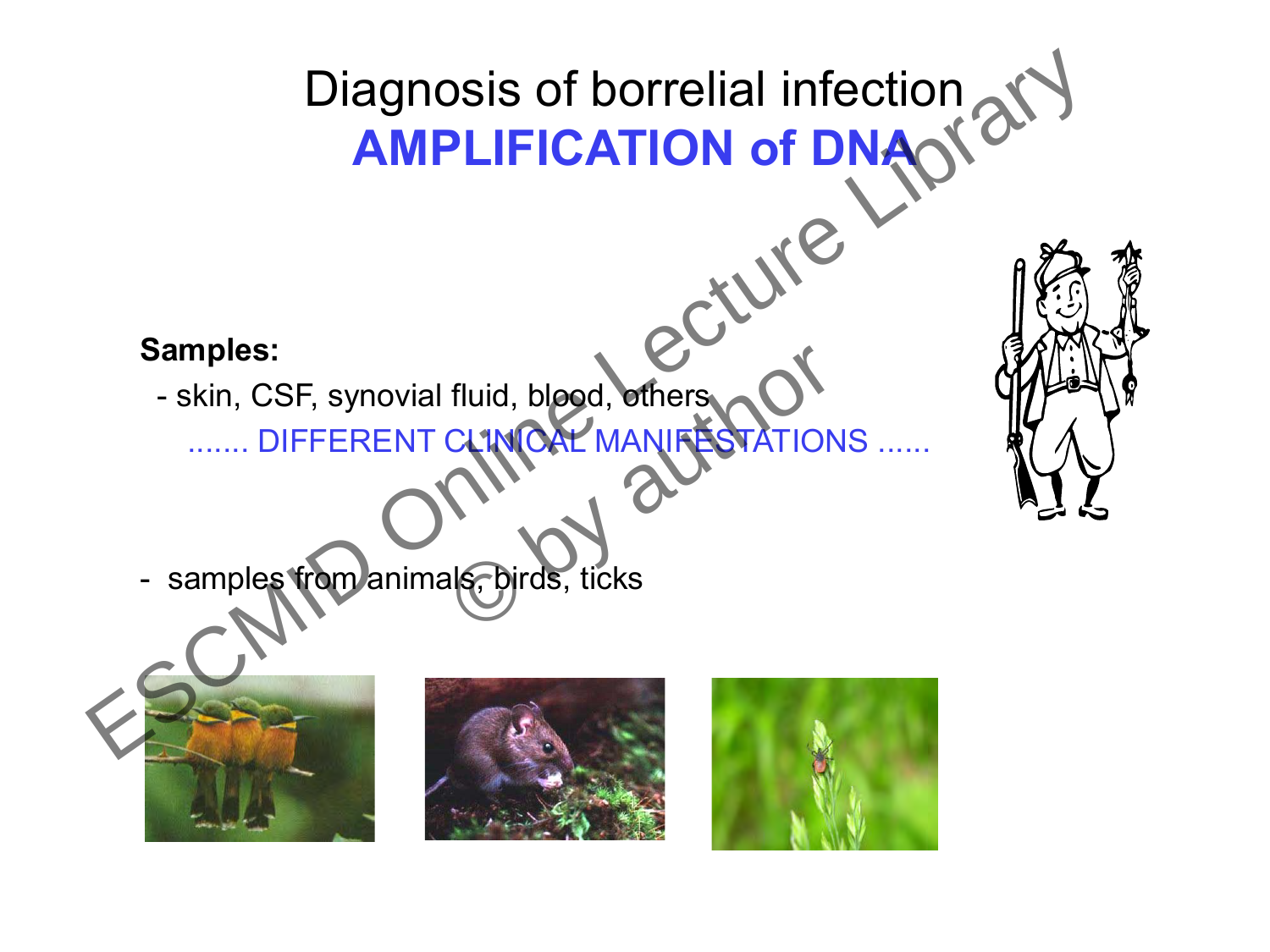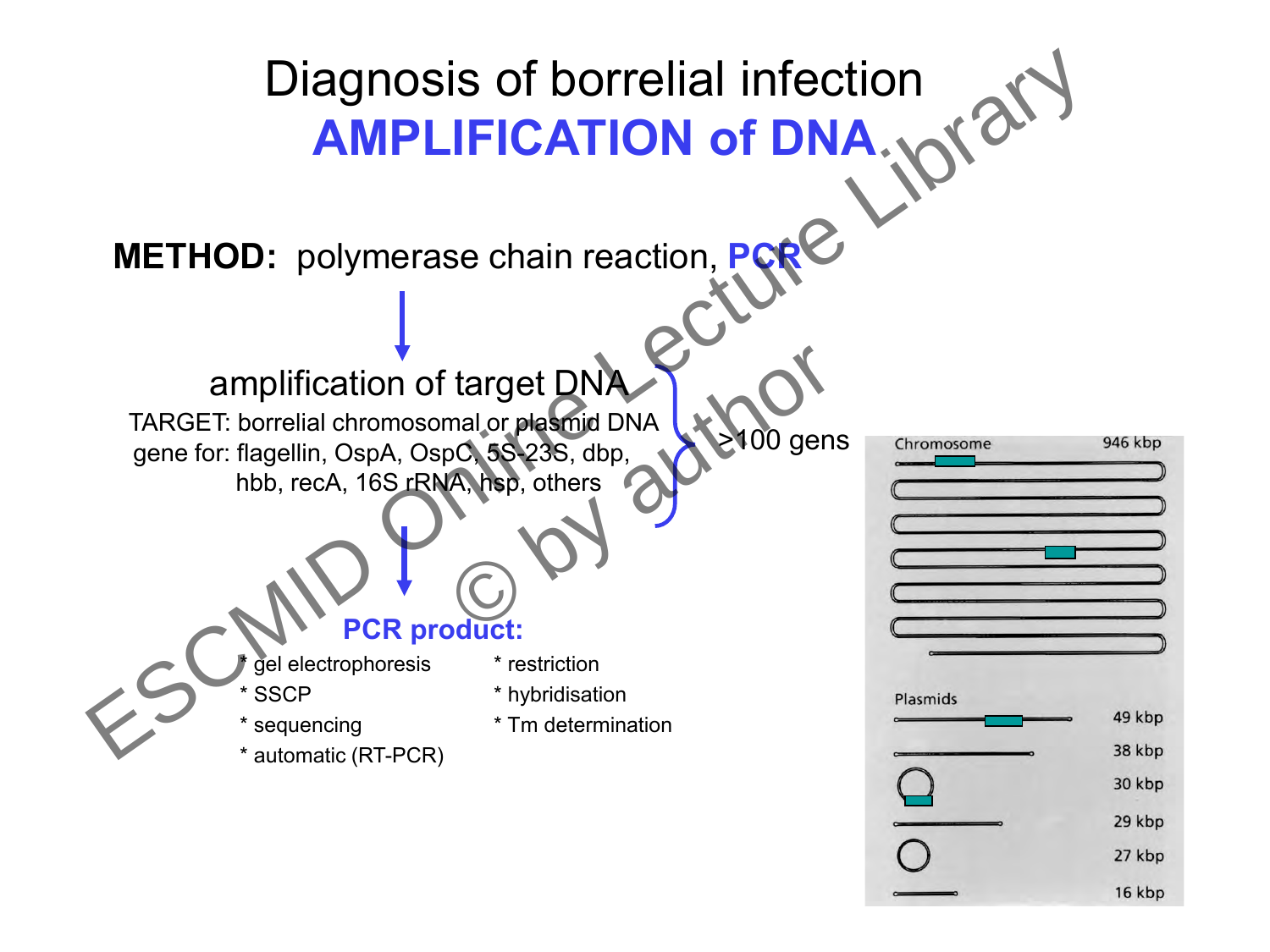## Diagnosis of borrelial infection **AMPLIFICATION OF DNA** Amplify Target DNA<br>••• Specificity **EXAMPLE AND SURVEY CONTROL**<br>
SURVEY CONTROL CONTROL CONTROL CONTROL CONTROL CONTROL CONTROL CONTROL CONTROL CONTROL CONTROL CONTROL CONTROL <br>
THE CONTROL CONTROL CONTROL CONTROL CONTROL CONTROL CONTROL CONTROL CONTROL CON **Sensibility**  - amount of borrelial DNA (sample?) - sample transport, storage, processing - inhibition (host DNA, inhibitors) - "nested" PCR Fast **Update ??????** \* not standardized \* requested \* expensive \* false positive/negative Diagnosis of borrelial inference<br>
AMPLIFICATION<br>
ENTRETATION<br>
Sensibility<br>
- amount of borrelial DNA (sample?)<br>
- smaller transport, storage, processing<br>
- inhibition (host DNA, lengibles)<br>
- "nested" PCN<br>
CON CONTROL TO T Leur of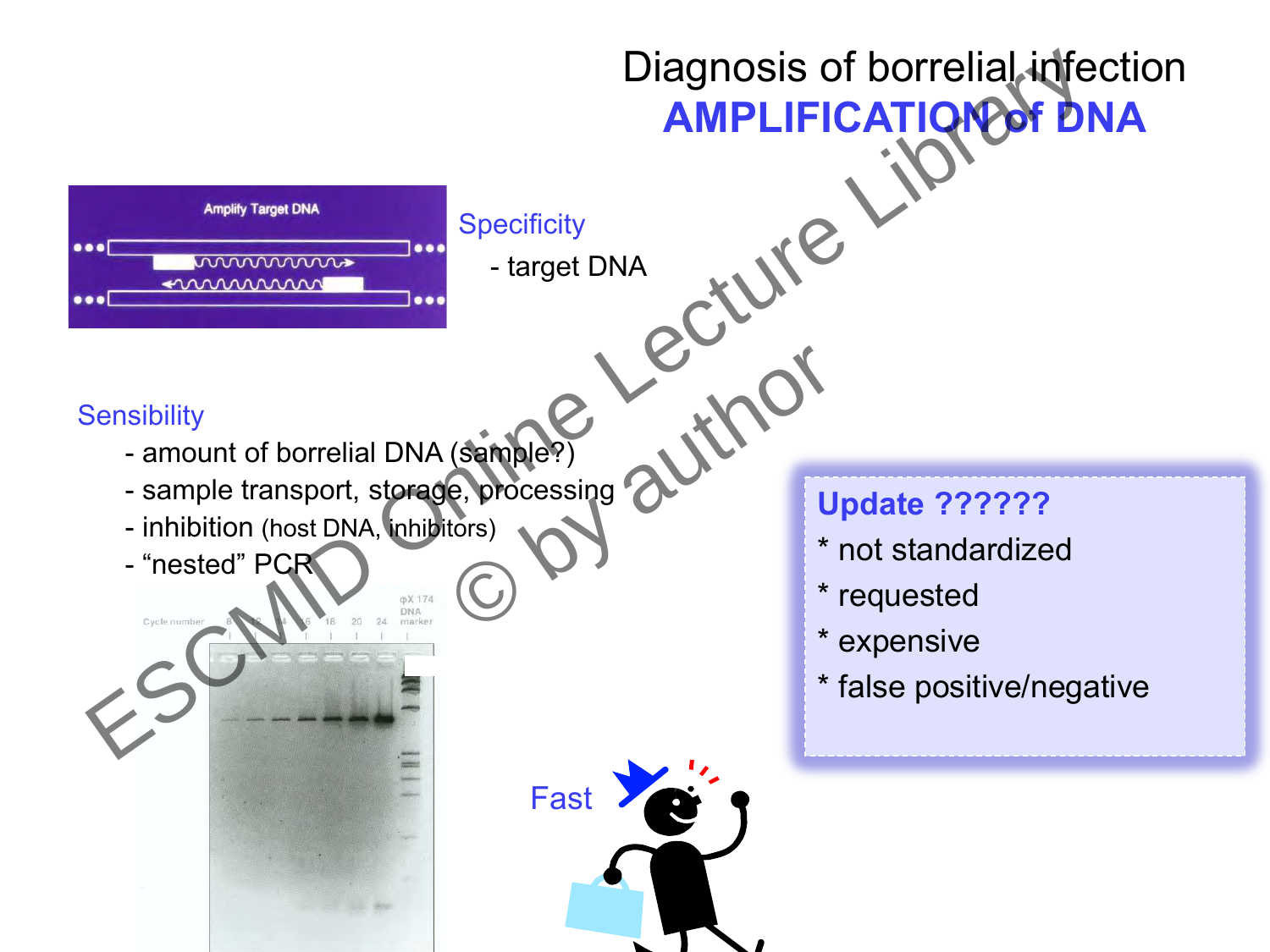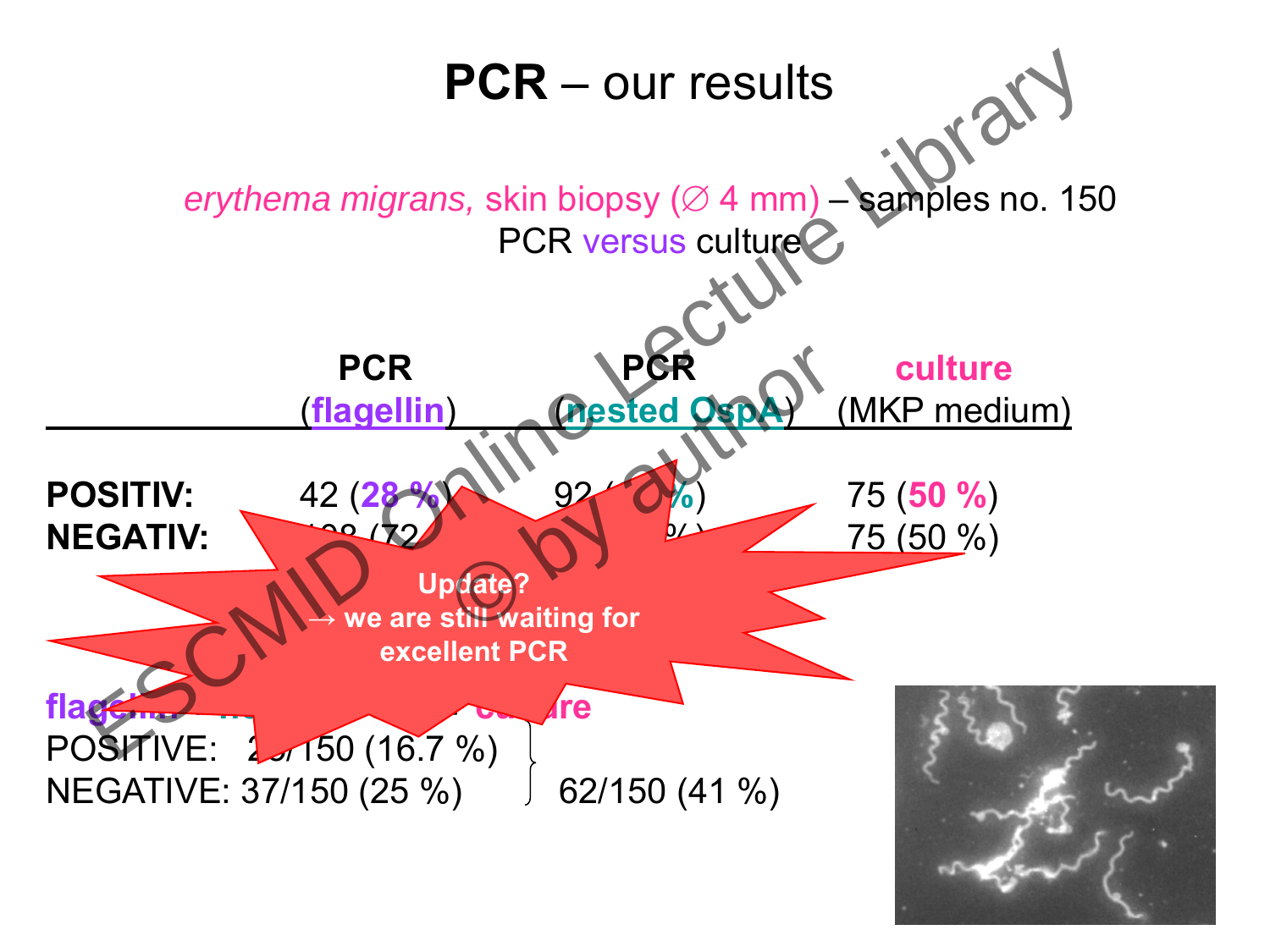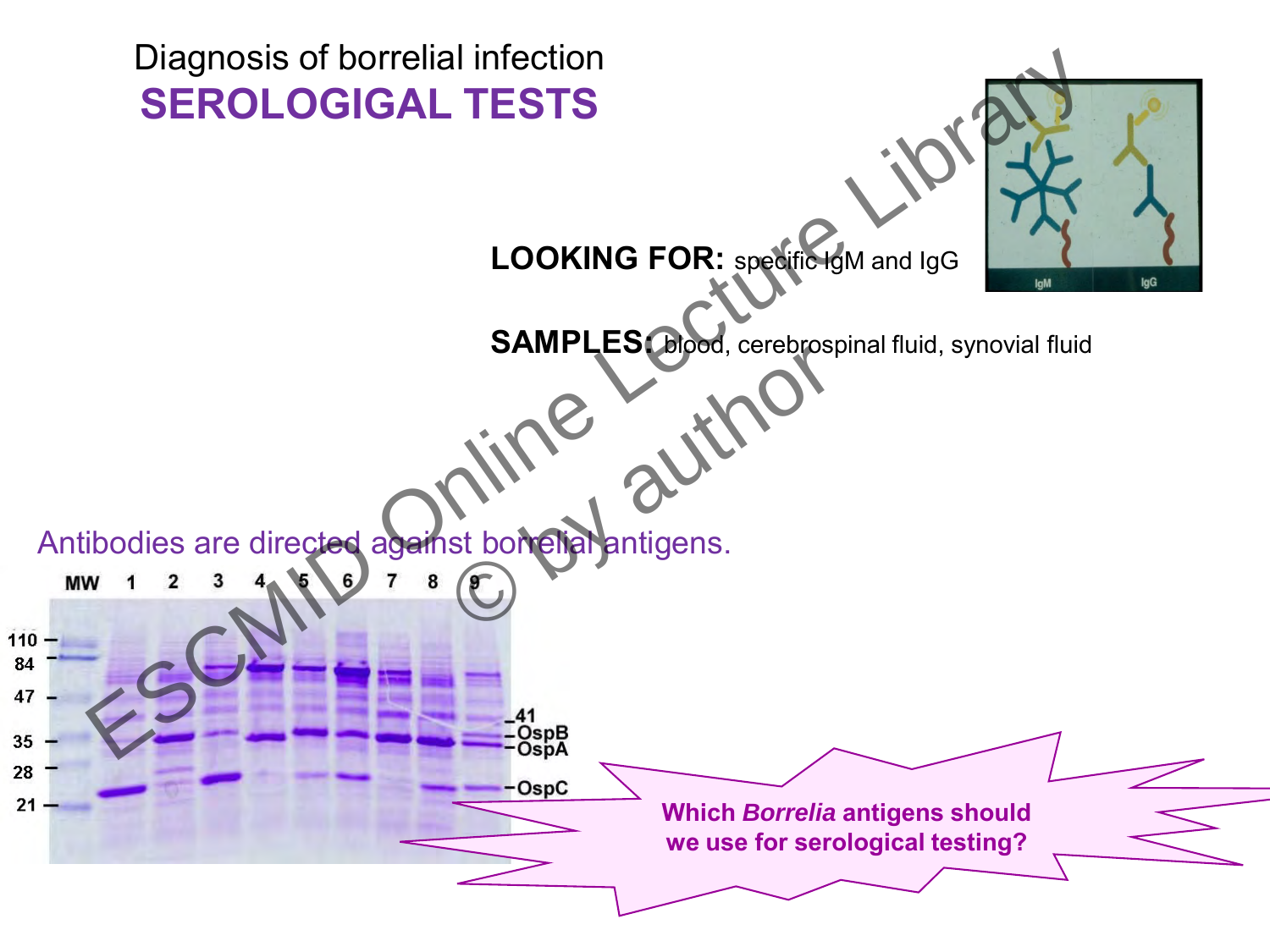## Diagnosis of borrelial infection **SEROLOGIGAL TESTS**

Antigens common to many different bacteria: adhesins, flagella, stress proteins membrane's proteins, other Diagnosis of borrellal infection<br>
SEROLOGIGAL TESTS<br>
different bacteria:<br>
membrane's proteins, other<br>
MIC CONNECTES antibodies<br>
CONNECTES CONNECTES<br>
Antigens specific for *Borrel*<br>
Antigens specific for *Borrel*<br>
ONLIE, ot

cross-reactive antibodies

Antigens specific for *Borrelia*: OspA, OspB, OspC, p100, p39, p18, VlsE, others C by authors Antigens S

antibodies specific for *Borrelia* infection

16

110

84

47

33

24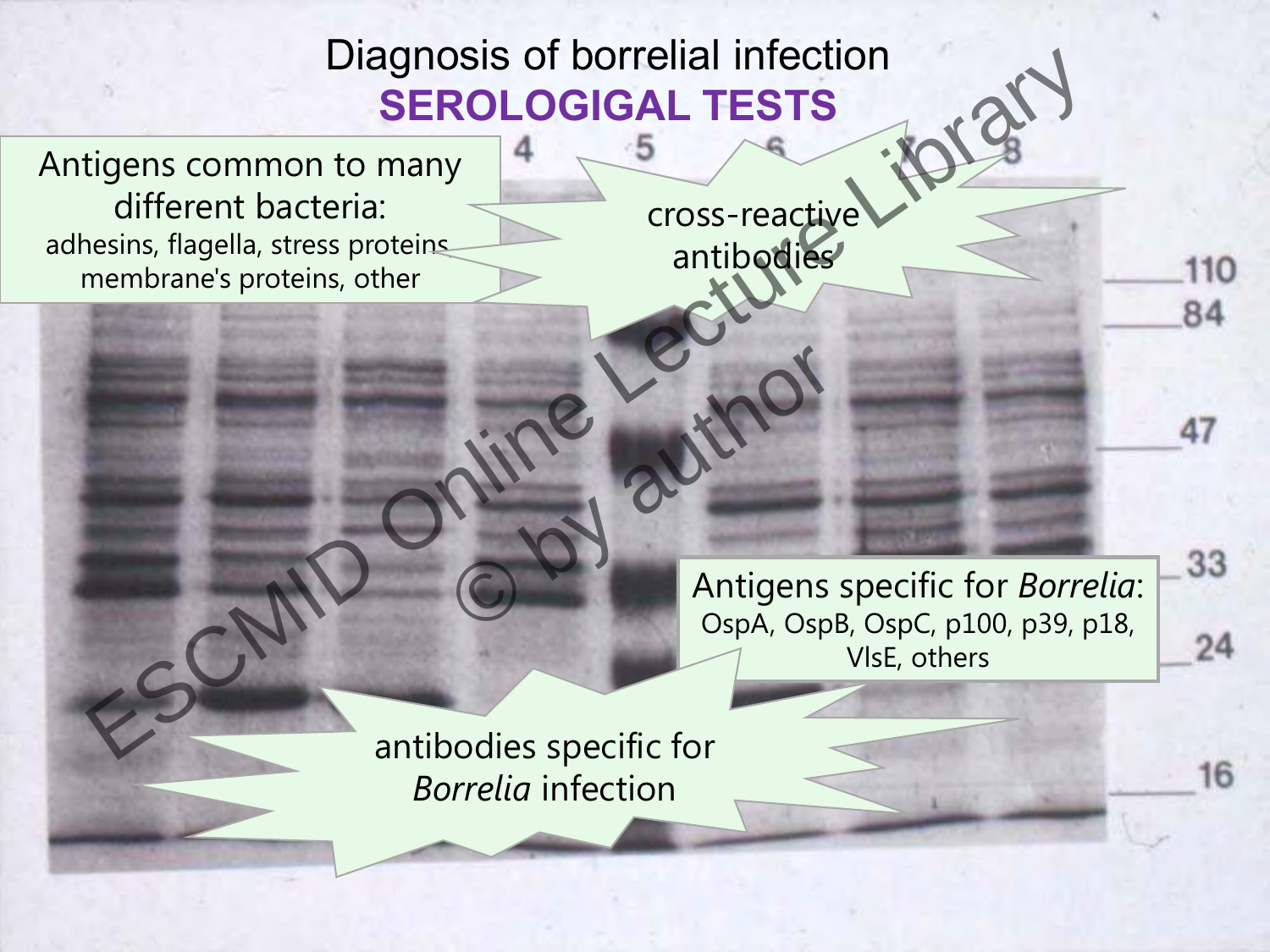#### TOMORROW ???<br>Endinguis of the bould distinguish **SERVICE TESTS IN THE INCREDICT**<br>
ongoing from past infection. TOMORROW ??? - to develop test to could distinguish

**\*** ANTIGENS in serological tests differ regarding to:

- **\*** *Borrelia* species (*B. afzelii*, *B. garinii*, *B. burgdorferi* sensu stricto, other)
- **\*** strain within the species (antigen heterogeneity)
- **\*** antigen preparation (whole cell, sonicated whole cell, purified antigens, recombinant antigens) TOMORROW ???<br>
to develop test to could distinguish<br>
ongoing from past infection.<br>
\* Borrelia species (B. afzelii, B. garinica burgdorferi sensu stricto, other)<br>
\* strain within the species (artigen beterogenety)<br>
\* antigen A arzelli, B. garini, B. burgaorieri s<br>ecies (antigen heterogeneity)<br>(whole cell, sonicated whole cell<br>ens)<br>gens (common antigens, Borrelia<br>(from one to more), etc.

\* combination of antigens (common antigens, *Borrelia* specific antigens)

\* number of antigens (from one to more), etc.

#### **Update?**

**→** prepare commercially available tests for confirming patients antibodies against specific borrelial antigens.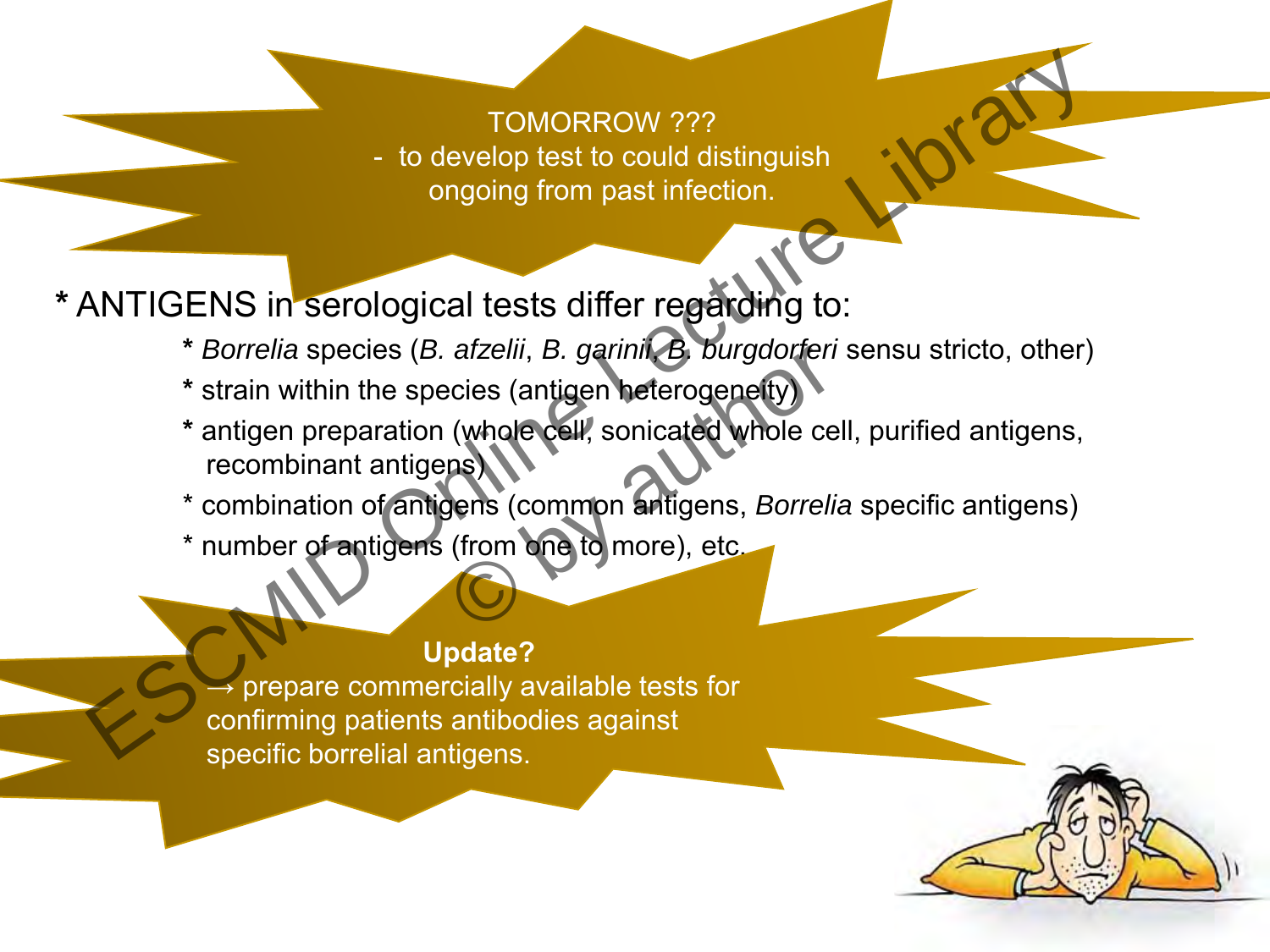

How do we measure antibody quantities in IFT and how in ELISA tests?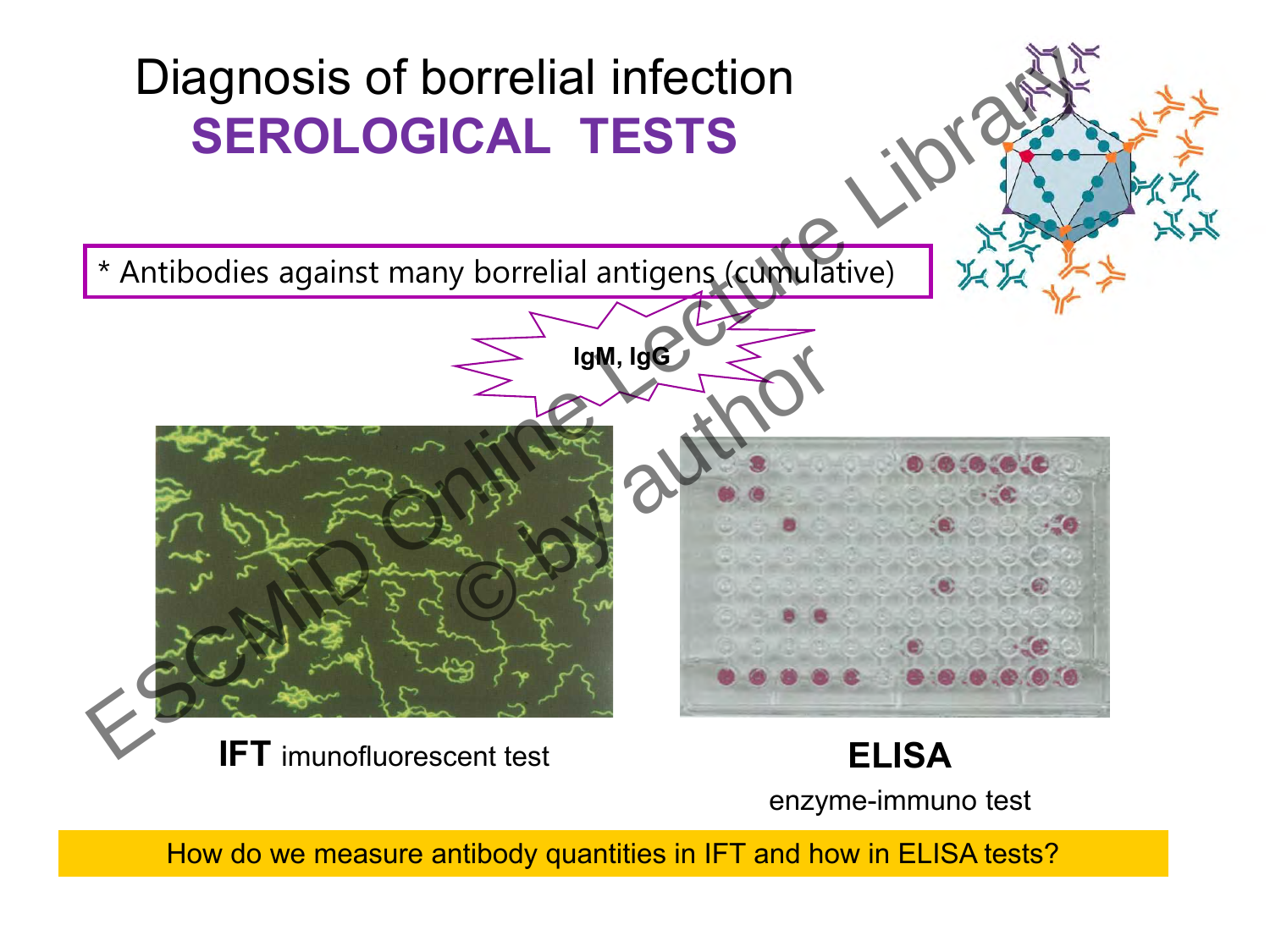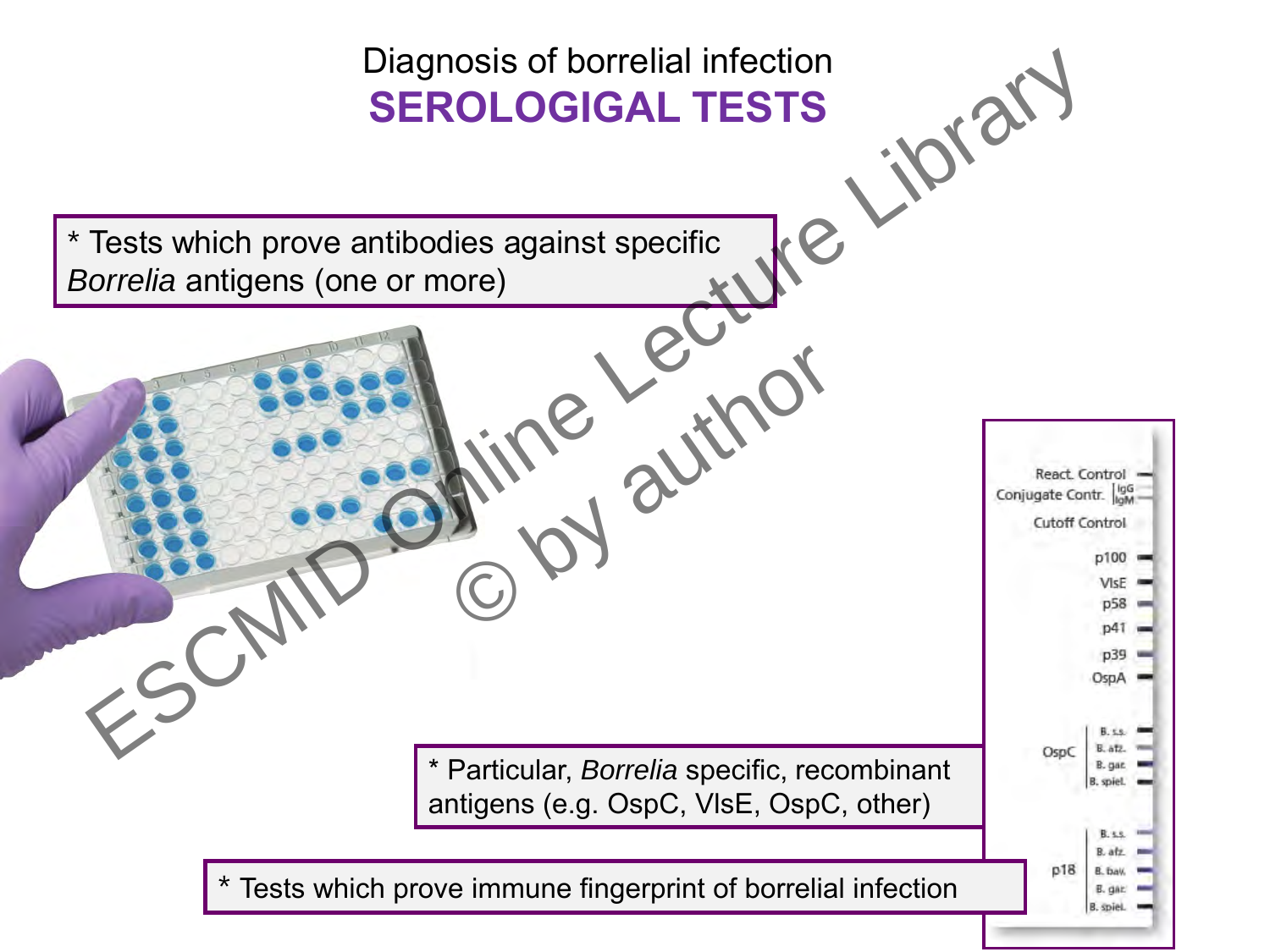### Diagnosis of borrelial infection **SEROLOGIGAL TESTS**

#### **Diagnostic guidelines:**

- **Two steps approach**  two test, screening (at least 90% specificity) and confirmatory (>95% specificity) Diagnosis of borrelial infection<br>
SEROLOGIGAL TESTS<br>
Diagnostic guidelines:<br>
Two steps approach – two test, screening (at least 60% specificity) and<br>
confirmatory (>95% specificity)<br>
- One step approach – single assay with
	- **One step approach**  single assay with both specificity and sensitivity >98% ngle assay with both specificity are
	- **follow-up is recommended**

Underestimation ? (C) (e) Wernating ?

… a single test …?

It is necessary to take in consideration the seroprevalence in certain region.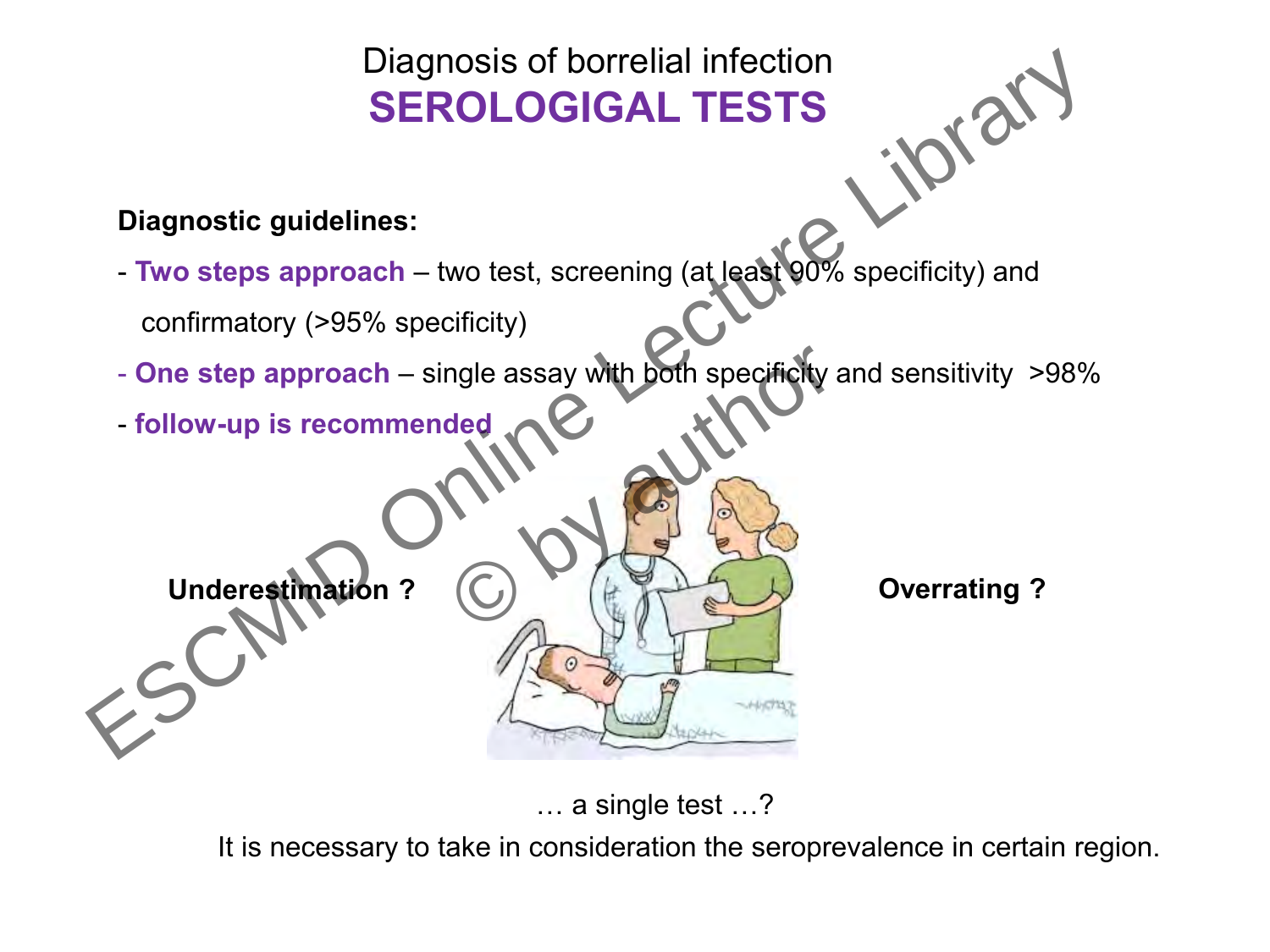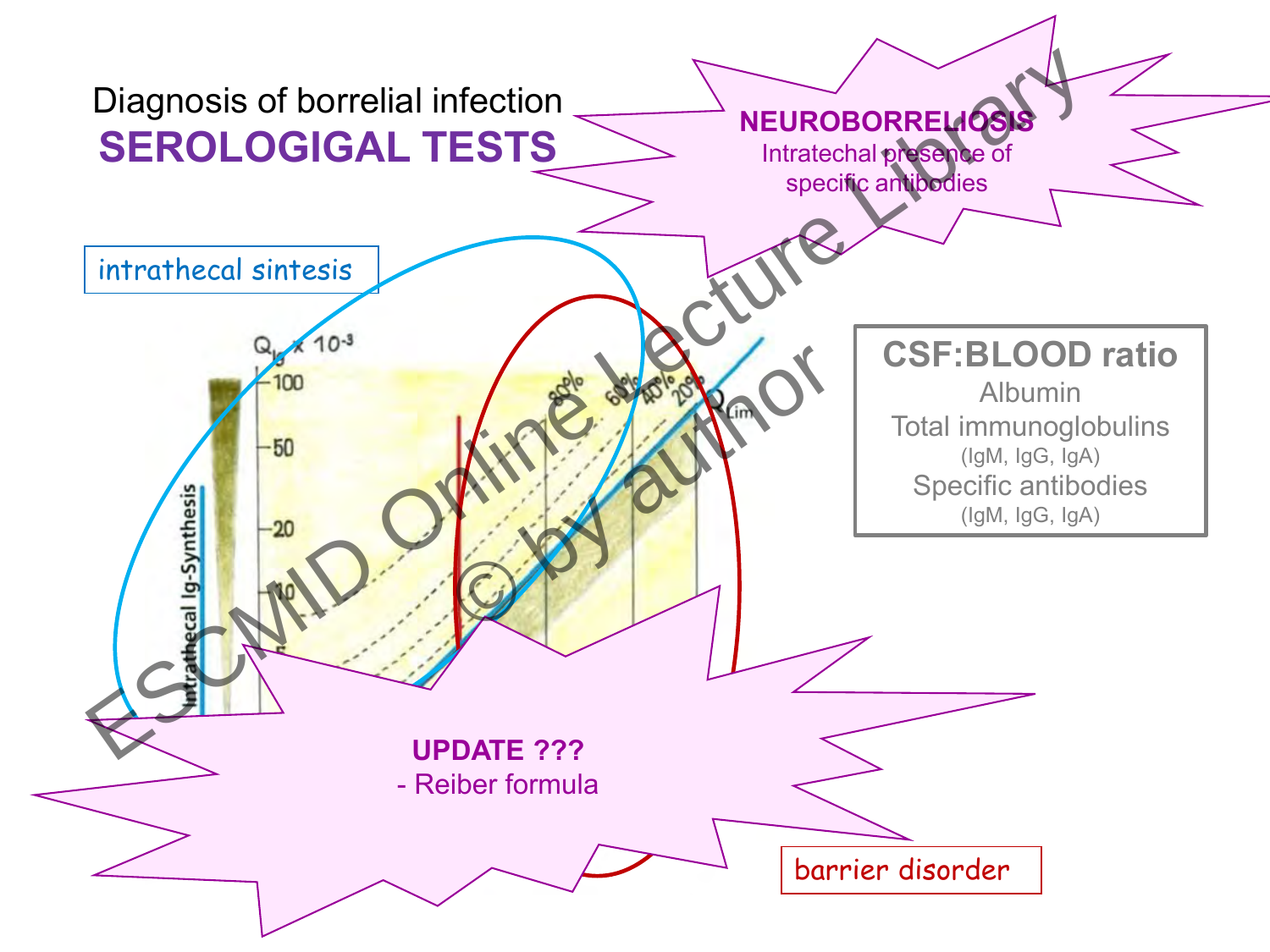## Specificity of immune response

#### **Immune response:**

| Specificity of immune response                                                 |                            |  |
|--------------------------------------------------------------------------------|----------------------------|--|
|                                                                                |                            |  |
| mmune response:                                                                |                            |  |
| is developing slowly (IgM: 3 - 6 weeks, IgG: 1 - 3 months)                     |                            |  |
| may be weak or absent                                                          |                            |  |
| with the chronicity of the infection percentage of seropositive patients arise |                            |  |
| clinical manifestations                                                        | seropositive               |  |
| early, localized (e.g. EM)<br>early, disseminated (e.g. neuroborreliosis)      | $20 - 50 %$<br>$50 - 90 %$ |  |
| chronic infection (e.g. ACA)                                                   | $90 - 100 %$               |  |
|                                                                                |                            |  |

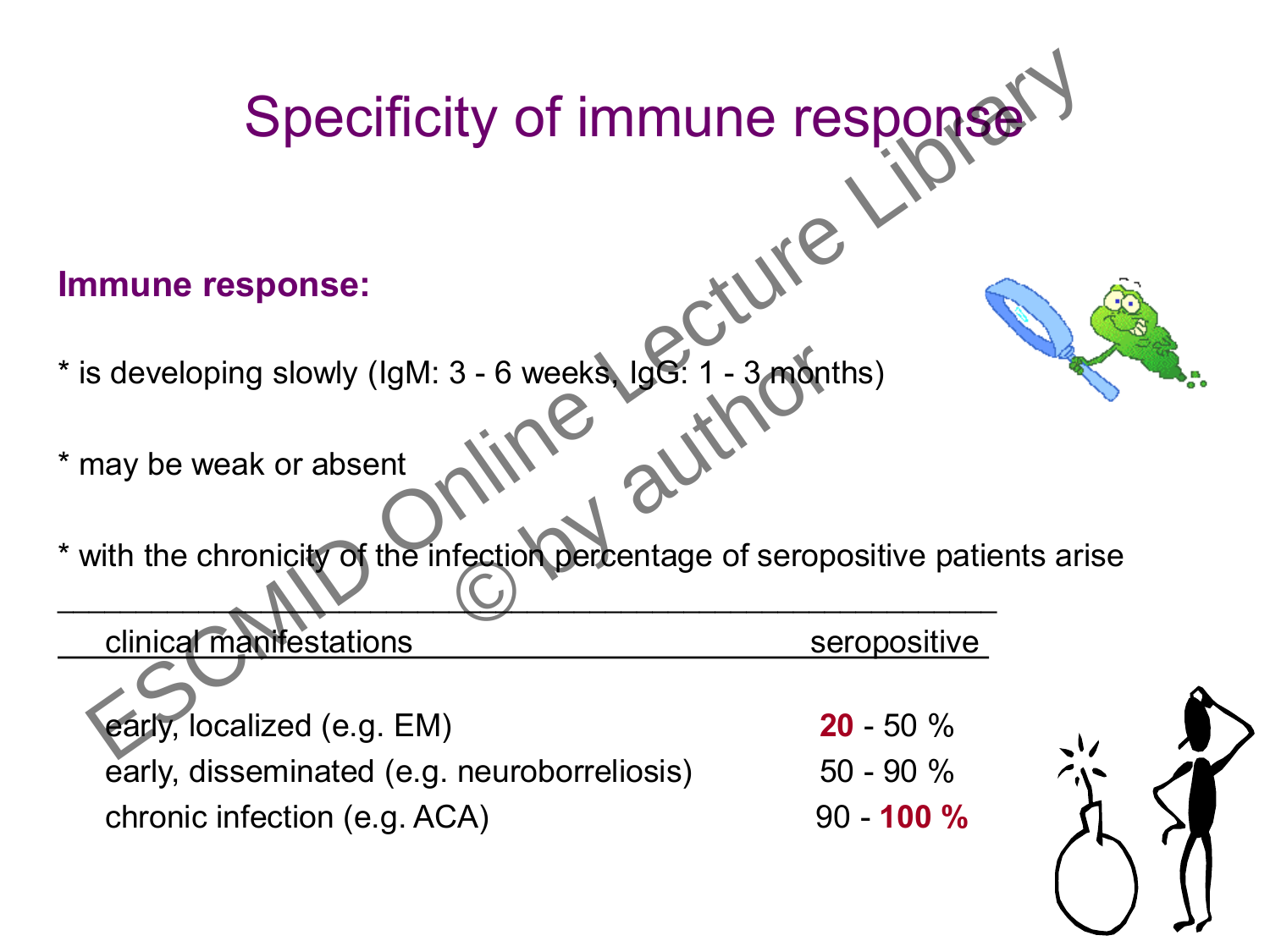## Specificity of immune response

### \* not protective

in spite of immune response:

- *Borreliae* could be isolated from clinical material
- patient can be reinfected after the tick bite Parter the tick bite<br>Sensing authority

### \* present at healthy perso

in high-endemic areas

### \* antibody cross reaction

- OTHER INFECTIONS: relapsing fever, syphilis, other bacteria/virus infection (EBV, CMV, *Mycoplasma pneumoniae*, other) Specificity of immune response.<br>
In spite of immune response.<br>
- *Borreliae* could be isolated from clinical **packing**<br>
- patient can be reinfected after the tick bigger and the response.<br>
Present at healthy personal of th
- OTHER DISEASEAS: autoimmune disorders (rheumatoid arthritis, lupus, other), other

**UPDATE ???** - Vaccine ???